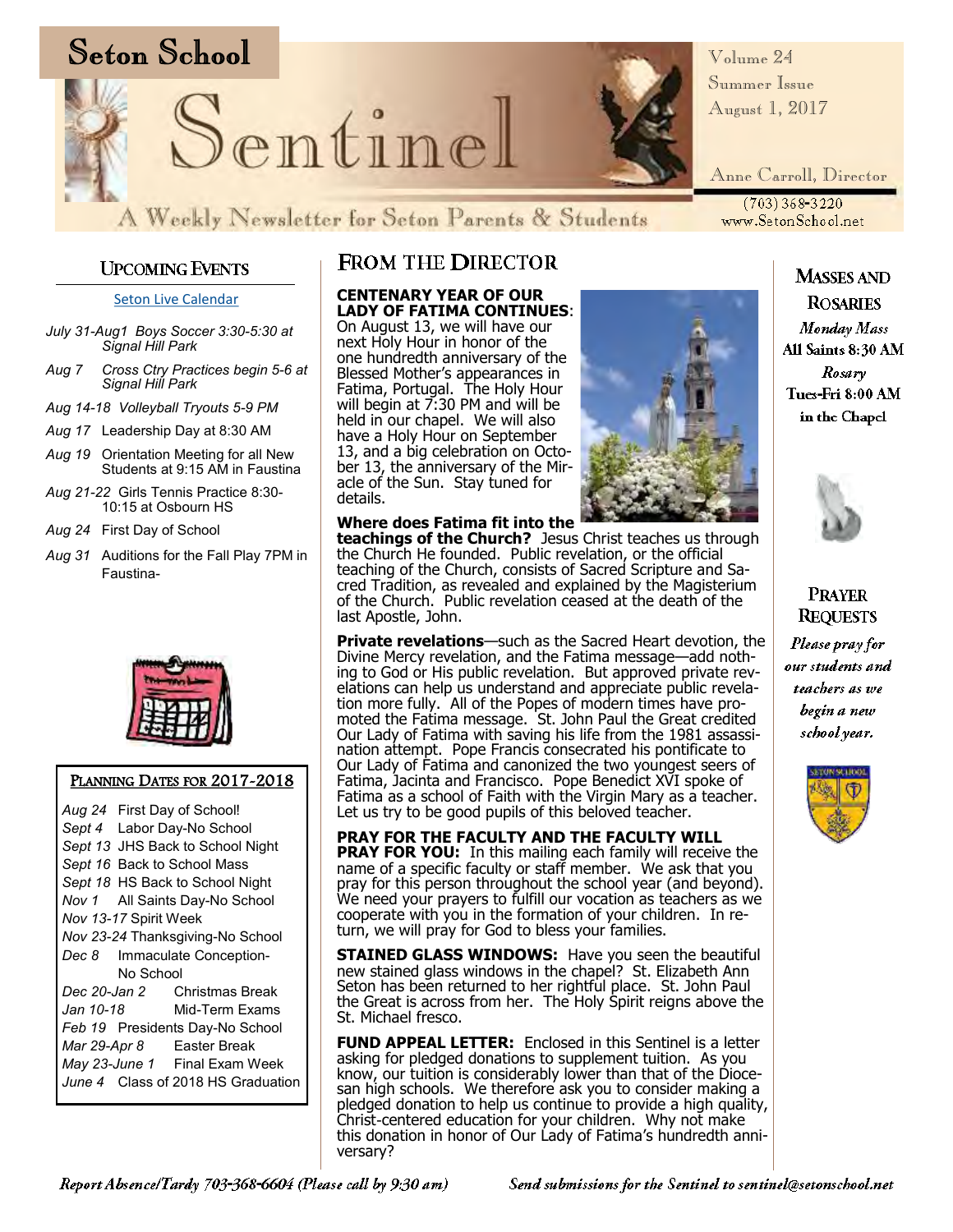### **Leadership Day**

#### **Date**: **Thursday, August 17th**

**Time**: 8:30am SHARP

**Who**: Officers of Seton Clubs

**Place**: Seton School followed by Laser Tag Manassas.

**What to bring**: \$2 for a pizza lunch

**What to wear**: Will start the day with Mass in the Seton chapel so please be mindful of what you wear. Bringing clothes to change into is a wonderful idea! Remember: No short shorts or tank tops.

**What we are doing**: Mass, celebrated by Fr. Noah and then you will be assigned tasks for the morning including: moving books to classrooms, putting stickers on planners, decorating bulletin boards, preparing for New Student Orientation, etc. Be ready to work! We will have a pizza for lunch around 12:30 or so and then head to Laser Tag Manassas for some fun! (I hear Fr Noah will be coming too!) We should end around 2pm. We will make sure you get to laser tag, but PLEASE HAVE A RIDE HOME FROM LASER TAG. The address is 9686 Liberia Ave.

### **Orientation for New Students**

#### **Date**: **Saturday, August 19th**

**Time**: 9:15

**Incoming 7th Graders** will meet from 9:15-11:30 to cover their school day and then from 11:45-1:00 we will have a chapel visit, games and a hotdog cookout. Parents can leave after the opening assembly and return for pick up at 1:00.

**Incoming 8th-12th Graders** will meet from 9:15 approximately 10:30. The morning will include: distribution of planners & locker numbers, and a tour of the school buildings.

**ATTIRE:** Boys should wear pants, polo shirts, and tennis shoes. Girls should wear pant/capris, shirts/ blouses with sleeves and tennis shoes.

#### **Friday Meals & Monday Staff Cafe**

SignUps at TakeThemAMeal.com Please see the flyer for details and to sign up!

### **SETON THEATRE NEWS**



**AUDITIONS FOR THE 2017 FALL PLAY**, "Cyrano" will take place August 31 at 7:00 PM in Faustina. DCTheatreScene called it "Entertaining… a thoughtful work that makes bold choices… by far the funniest version of Cyrano you have ever seen." Passionate, powerful, hilarious and thought provoking, this will be our best Fall Play yet. Audition Information, Schedules, and the full Audition Packet will be available at [www.setontheatre.com](http://www.setontheatre.com/) and on the Seton website after August 20th. This year there are 14 Male and 9 Female roles for all ages.

**SEMPER RIDICULUM**, Seton's Improv Troupe, will have an organizational meeting after school on Monday, September 4 at 5:30 PM in Faustina. Continuously running for seven years and 26 shows, join the cast of Seton's most lovable goofballs for another exciting year.

**THE SETON THEATRE ARTS SEMINAR**, a supplementary theatre education program offered by the school, will have a preliminary meeting on Monday, September 4 at 6:00 PM in Faustina. This year we will focus on Writing, Direction and Production Management. This is a great opportunity for anyone interested in Theatre to learn and grow in the craft.



**JOIN THE PRO BOARD FOR 2017-2018!**



There will be several open/available positions on the PRO Board for the upcoming school year, and the Parents Resource Organization wants you! Being on the PRO Board gives you the benefit of automatically fulfilling your PRO Point obligation for the year, and you are able to participate in the PRO Board meetings to help coordinate volunteer opportunities. It is a great way to help all Seton families get more involved and help guide the Parents Resource Organization. As of now, the PRO Board will be accepting applications for the following positions, with others possibly opening soon:

**PRO Board President** (open due to a 3-year term limit)

**PRO Board Secretary** (open due to 3-year term limit)

**PRO Volunteer Coordinator** (current Chair will not have any children attending Seton next year)

**PRO Hospitality Chair** (current Co-Chair will not have any children attending Seton next year)

You don't need to have any past experience on the PRO Board, and the current PRO Board members will gladly provide any needed guidance and training. Please keep your eyes open for more details in an upcoming Sentinel, as well as at the yearend PRO Parent meeting on June 12<sup>th</sup>. If you have interest in applying for one of these positions, or if you have any questions, please contact Tim Cook at [tcook@level1propertysolutions.com.](mailto:tcook@level1propertysolutions.com)

Thanks and God bless! Seton PRO Board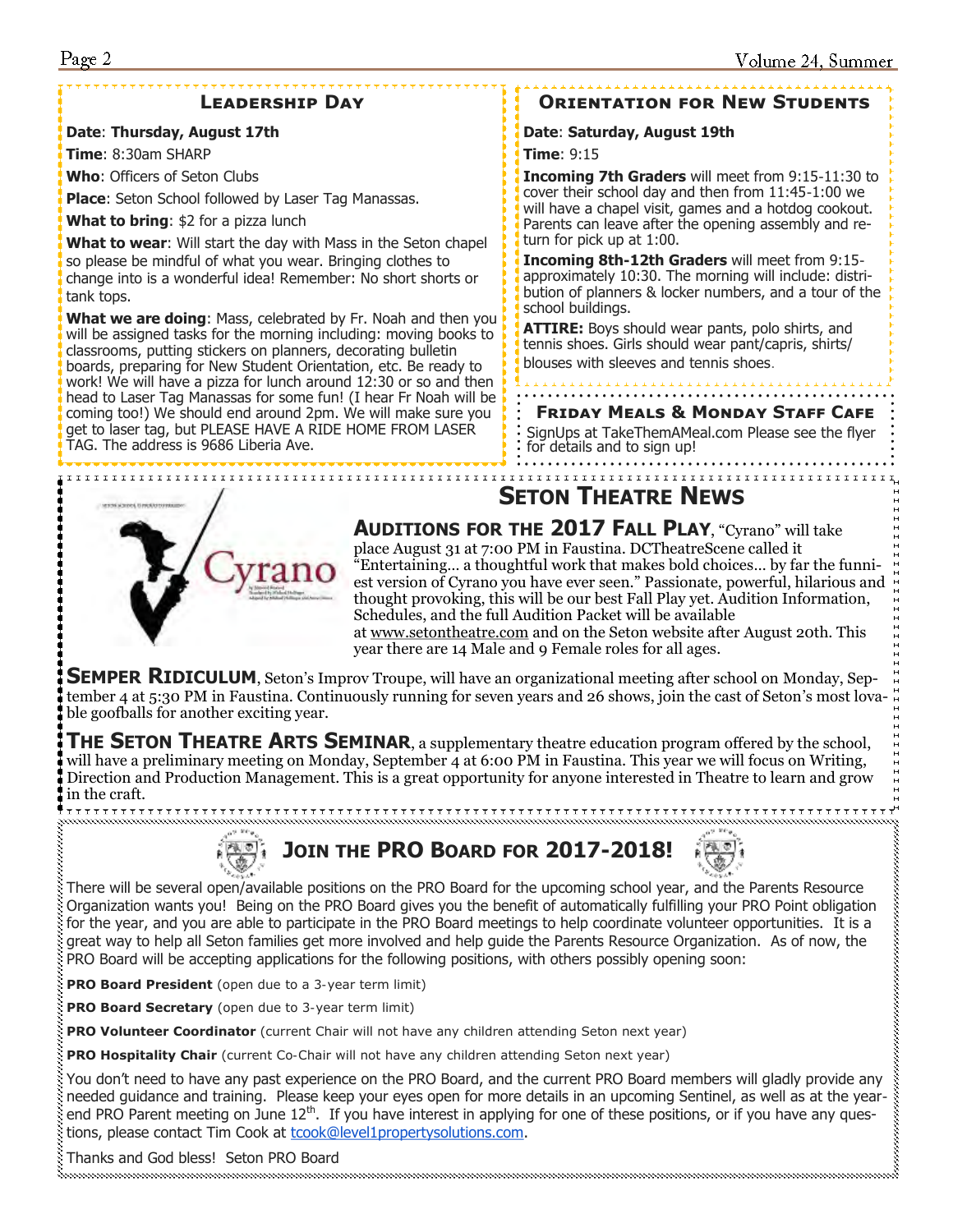# **CLASS SCHEDULES**

Student schedules will be sent via Jupiter Ed on August 14. Parents, please remember that except in cases of conflicts or errors, no changes will be made until the end of the first quarter. The course selections made in the spring are final. Thank you.

Some teachers have posted their **Supply Lists** on our website. Go to the home page under School News. If you class is not listed, your teacher will let you know what you need on the first day.

# **UNIFORM REMINDERS**

All uniform information is on our website under the Student Life tab. Please note that when ordering skirts at either Lands End or Flynn & O'Hara, to order the correct length. Skirts should cover the knee and touch the floor when kneeling. If you have not already done so, please check your daughters skirts TODAY to ensure they are long enough. If you need to order uniforms for the beginning of the year, order TODAY or you will NOT receive the items in time for the new year. Don't delay! Don't forget about our uniform closet. Gently used uniforms are available at a minimal cost. 100% goes to Haiti. See the front office to take a look.

# **WELCOME NEW STAFF MEMBERS!**

*Miss Monica Wilson* **Latin I, II, III, & IV**

*Mrs. Pam Provoznik*  **French & One Section of Religion 8**

> *Mrs. Christan Summers*  **Grammar & Reading**

# **FIRST DAY OF SCHOOL**

## **Thursday, August 24th Arrive at School 8:15**

**Junior High Students** report to Faustina to receive your class schedule cards.

- **High School Students** report to the Gym to receive your class schedule cards.
- Once you have your schedule all students should report to the Gym for the opening school assembly.
- **DISMISSAL** at 2:40 PM

## **WHAT TO BRING ON THE FIRST DAY?**

• **Backpack** with Notebook/Paper, Pens/Pencils, File Folder for handouts

**Lunch** (No hot lunches or snacks are sold on Thursdays!)



# **WEEKLY LUNCH MENU**

**Monday**: Burger King

Cheeseburgers, Hamburgers, & French Fries—\$2.00 each

**Tuesday**: Chick Fil A Chicken Sandwich—\$3.25 Chicken Biscuit—\$2.50 Side Salad-\$3.25

**Wednesday**: Papa Johns

Pepperoni or Cheese Pizza -\$1.25/slice

**Thursday**: No Hot Lunch

**Friday**: Papa Johns Cheese Pizza -\$1.25/slice



**CLASSIFIED** 

ranch on 3/4 of an acre in Nokesville. \$1500 a month. Available September. Email Dan Vander Woude at [dvanderwoude@setonschool.net](mailto:dvanderwoude@setonschool.net) or call [703-282-4037.](tel:703-282-4037)

NEEDED: HELPER FOR A JOYFUL 11 yo SPECIAL NEEDS CHILD. Must be 18 or older. 15-40 hours per week. M-F. In Manassas. Starting Aug/Sep House for rent: 3 bedroom, 2 bath, 1800 square foot 2017.Contact: 703-585-4604 or [sacrist@LCOWL.com](mailto:sacrist@LCOWL.com)

> Furniture Sale: Table 7'11" long; 6 side chairs ( need cushions) plus 2 arm chairs; 2 armoires. Contact Gina Pellela *gmpel6@gmail.com* for pictures & more info.